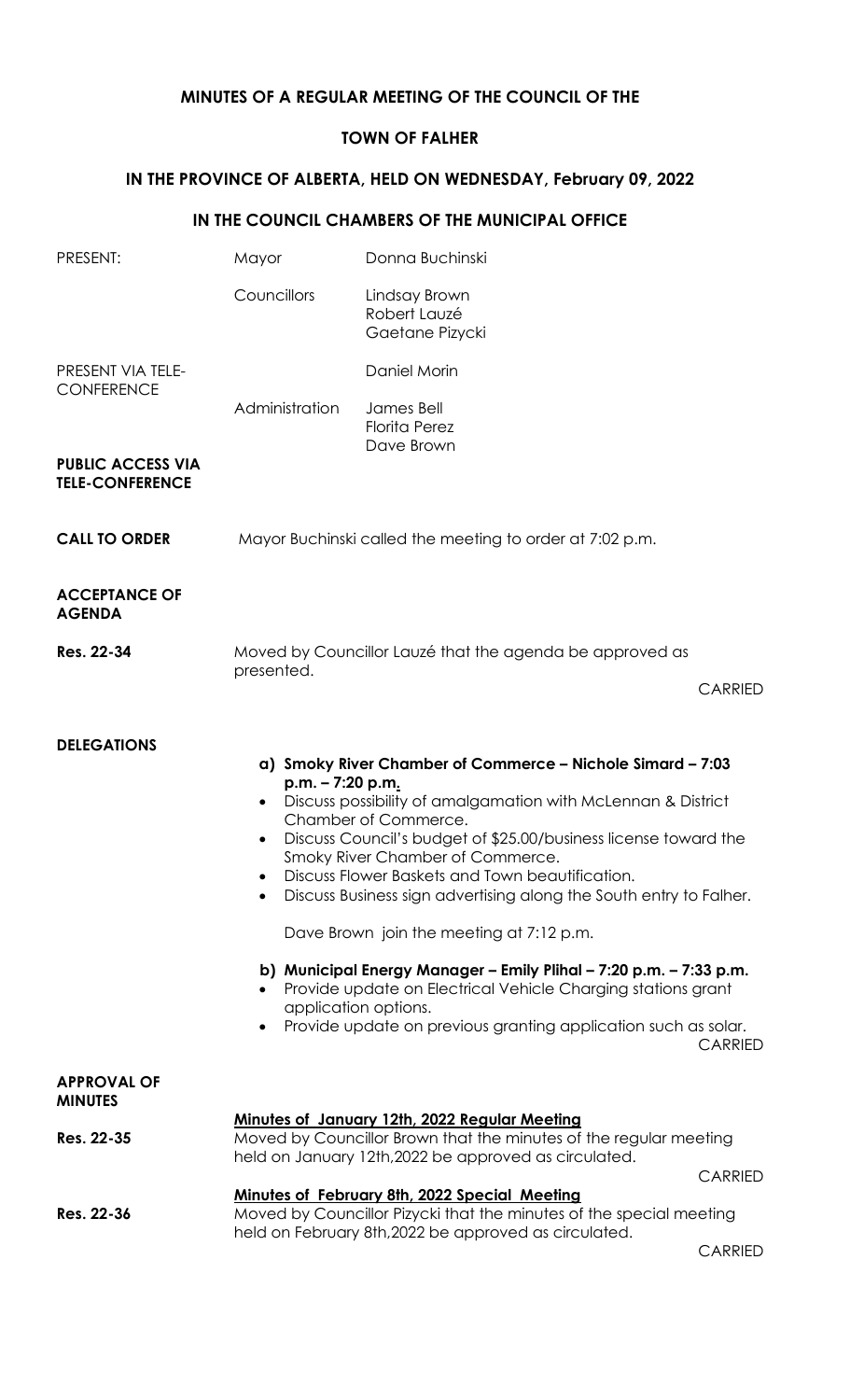| <b>TOWN OF FALHER</b>        | <b>REGULAR MEETING</b>                                                                                                                                                                                                                                                             | February 09, 2022 |  |
|------------------------------|------------------------------------------------------------------------------------------------------------------------------------------------------------------------------------------------------------------------------------------------------------------------------------|-------------------|--|
| <b>Business Arising</b>      |                                                                                                                                                                                                                                                                                    |                   |  |
| Res. 22-37                   | Self-Service Recycling Bins - Initial Updates<br>Moved by Councillor Brown that this item be tabled.                                                                                                                                                                               |                   |  |
|                              |                                                                                                                                                                                                                                                                                    | <b>CARRIED</b>    |  |
| Res. 22-38                   | <b>Villa Beausejour</b><br>Moved by Councillor Brown that the cost of municipal service<br>expansions for the proposed Villa Beausejour development expansion<br>project be the responsibility of the developer and/or the property owner<br>and therefore not the Town of Falher. |                   |  |
|                              |                                                                                                                                                                                                                                                                                    | <b>CARRIED</b>    |  |
| <b>FINANCIAL</b>             |                                                                                                                                                                                                                                                                                    |                   |  |
| Res. 22-39                   | <b>Bank Reconciliation - General Account</b><br>Moved by Councillor Brown that the Bank Reconciliation for the period<br>ending January 31, 2022 be approved as circulated.                                                                                                        |                   |  |
|                              |                                                                                                                                                                                                                                                                                    | <b>CARRIED</b>    |  |
| Res. 22-40                   | <b>Income Statement</b><br>Moved by Councillor Morin that the Income Statement for the period<br>ending January 31, 2022 be accepted as information.                                                                                                                               |                   |  |
|                              |                                                                                                                                                                                                                                                                                    | <b>CARRIED</b>    |  |
| Res. 22-41                   | <b>In Closed Session</b><br>Moved by Councillor Morin at 7:53 p.m. that the council go into a<br>closed session discussion as per: FREEDOM OF INFORMATION AND                                                                                                                      |                   |  |
|                              | PROTECTION OF PRIVACY ACT; Section 27(1) (b) (iii).                                                                                                                                                                                                                                | <b>CARRIED</b>    |  |
|                              | Councillor Brown recused herself from discussion due to pecuniary<br>interest and any resulting motions on the matter as it involves a possible<br>financial benefit for her spouse, an employee of the Town of Falher.<br>Councillor Brown left the meeting at 7:53 p.m.          |                   |  |
|                              | Dave Brown left the meeting at 7:53 p.m.                                                                                                                                                                                                                                           |                   |  |
| Res. 22-42                   | <b>Out of Closed Session</b><br>Moved by Councillor Morin that the council comes out of the closed<br>session at 8:05 p.m.                                                                                                                                                         |                   |  |
|                              |                                                                                                                                                                                                                                                                                    | <b>CARRIED</b>    |  |
| Res. 22-43                   | <b>Salary Grid</b><br>Moved by Councillor Morin to increase Town of Falher Salary Grid by 4%<br>retroactive to January 1st, 2022.                                                                                                                                                  |                   |  |
|                              |                                                                                                                                                                                                                                                                                    | <b>CARRIED</b>    |  |
| Res. 22-44                   | Moved by Councillor Lauzé to fill a position at Public Works<br>Department.                                                                                                                                                                                                        |                   |  |
|                              |                                                                                                                                                                                                                                                                                    | <b>CARRIED</b>    |  |
|                              | Councillor Brown and Dave Brown returned to the meeting at 8:06 p.m.                                                                                                                                                                                                               |                   |  |
|                              | Meeting recessed at 8:08 p.m. and reconvened at 8:13 p.m.                                                                                                                                                                                                                          |                   |  |
| Res. 22-45                   | <b>Budget 2022</b><br>Moved by Councillor Pizycki to accept item as information.                                                                                                                                                                                                   | <b>CARRIED</b>    |  |
| <b>BYLAWS &amp; POLICIES</b> |                                                                                                                                                                                                                                                                                    |                   |  |
| Res. 22-46                   | <u> Council Consultation – Tax Due Dates &amp; Penalties; Municipal Legislation</u><br>Moved by Councillor Lauzé to direct administration to move forward<br>with drafting a new Tax Due Dates & Penalties Bylaw.                                                                  |                   |  |
|                              |                                                                                                                                                                                                                                                                                    | <b>CARRIED</b>    |  |
| Res. 22-47                   | <b>Policy 614- Snow Removal and Disposal</b><br>Moved by Councillor Brown to accept item as information.                                                                                                                                                                           | CARRIED           |  |

CARRIED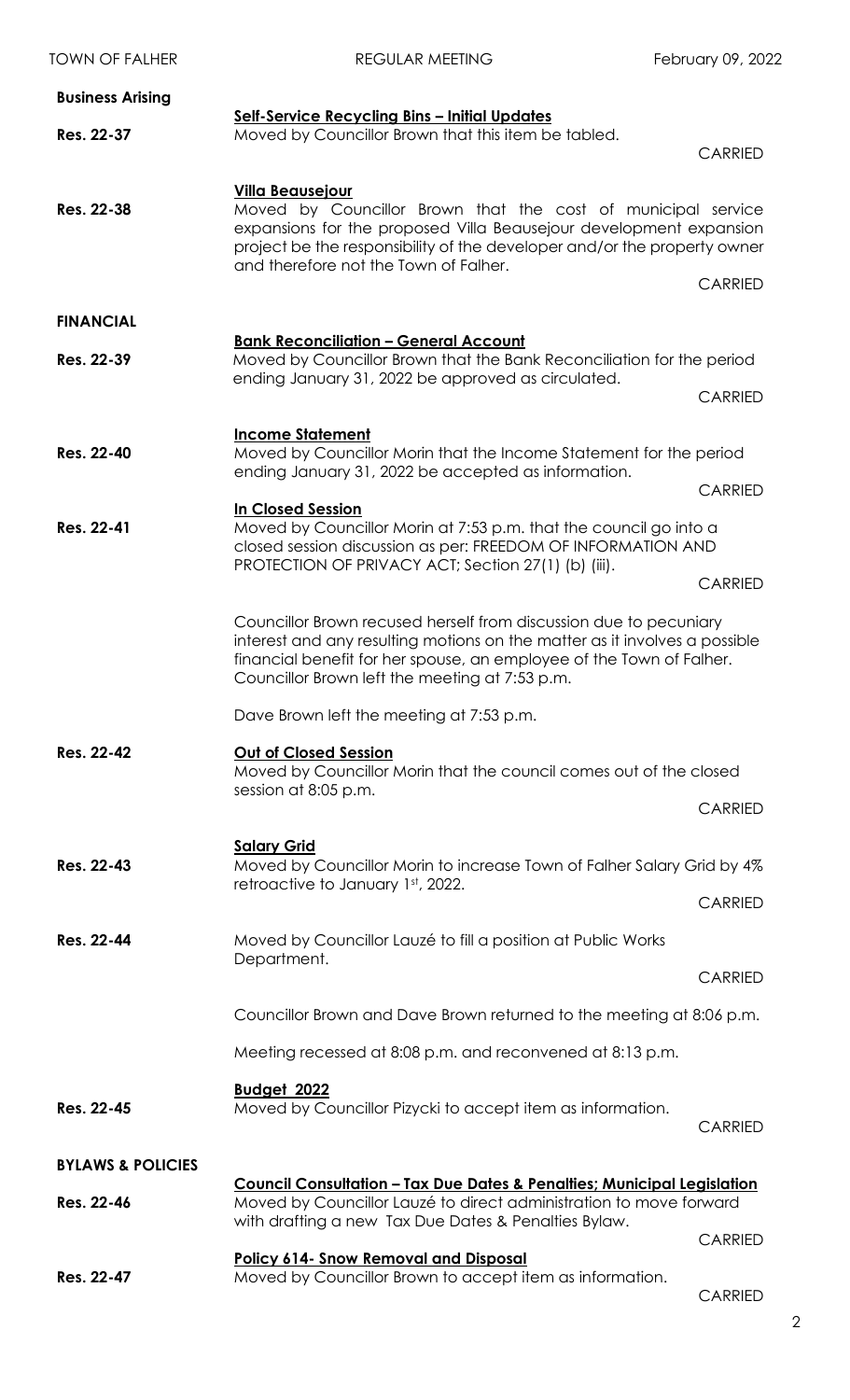| <b>TOWN OF FALHER</b>     | <b>REGULAR MEETING</b>                                                                                                                                                                                                                     | February 09, 2022 |  |
|---------------------------|--------------------------------------------------------------------------------------------------------------------------------------------------------------------------------------------------------------------------------------------|-------------------|--|
|                           | Dave Brown left the meeting at 9:30 p.m.                                                                                                                                                                                                   |                   |  |
| Res. 22-48                | Proposed Policy 802- Costs of COVID Testing<br>Moved by Councillor Brown to approve Policy 802 - Costs of COVID<br>Testing as presented.                                                                                                   |                   |  |
|                           |                                                                                                                                                                                                                                            | <b>CARRIED</b>    |  |
| <b>Community Services</b> | <b>Family Day 2022</b>                                                                                                                                                                                                                     |                   |  |
| Res. 22-49                | Moved by Councillor Morin to approve free drop-in facility use at the<br>Falher Regional Recreation Complex and Fieldhouse for Family Day,<br>February 21, 2022 as well as free hot chocolate paid for through the FCSS                    |                   |  |
|                           | Family Day Grant.                                                                                                                                                                                                                          | <b>CARRIED</b>    |  |
| Res. 22-50                | <b>Alberta Restrictions Exemption Program</b><br>Moved by Councillor Morin to remove the Restrictions Exemption<br>Program at the Falher Regional Recreation Complex effective February<br>10, 2022.                                       |                   |  |
|                           |                                                                                                                                                                                                                                            | <b>CARRIED</b>    |  |
| <b>NEW BUSINESS</b>       | <b>Airport</b>                                                                                                                                                                                                                             |                   |  |
| Res. 22-51                | Moved by Councillor Brown to accept item as information.                                                                                                                                                                                   | <b>CARRIED</b>    |  |
| Res. 22-52                | <b>Alberta Provincial Police Service (APPS)</b><br>Moved by Councillor Lauzé to accept item as information.                                                                                                                                | <b>CARRIED</b>    |  |
|                           | Letter of Support - Economic Development/Conseil de développement                                                                                                                                                                          |                   |  |
| Res. 22-53                | économique de l'Alberta (CDEA)<br>Moved by Councillor Pizycki to approve sending a letter of support for<br>CDEA's application to the PrairiesCan Jobs & Growth Fund for the<br>Industrial Hemp Cluster project in the Smoky River Region. |                   |  |
|                           |                                                                                                                                                                                                                                            | <b>CARRIED</b>    |  |
| Res. 22-54                | <b>Municipal Energy Manager Granting</b><br>Moved by Councillor Morin to accept item as information.                                                                                                                                       | <b>CARRIED</b>    |  |
|                           | <b>Planning 101 Workshop</b>                                                                                                                                                                                                               |                   |  |
| Res. 22-55                | Moved by Councillor Pizycki to accept item as information.                                                                                                                                                                                 | <b>CARRIED</b>    |  |
| Res. 22-56                | <b>Regular Meeting Dates; March and May 2022</b><br>Moved by Councillor Morin to have the Regular Meeting of the Council                                                                                                                   |                   |  |
|                           | on March 7th and May 4th 2022.                                                                                                                                                                                                             | <b>CARRIED</b>    |  |
|                           | <b>Rural Education Supplement and Integrated Doctor Experience (RESIDE)</b>                                                                                                                                                                |                   |  |
| Res. 22-57                | Program<br>Moved by Councillor Lauzé to accept item as information.                                                                                                                                                                        | <b>CARRIED</b>    |  |
| Res. 22-58                | <b>Smoky River Chamber of Commerce</b><br>Moved by Councillor Lauzé to direct administration to write a letter to<br>Smoky River Chamber of Commerce in response to their discussion<br>items of:                                          |                   |  |
|                           | Free Standing Signs Along Public Right-Of-Ways - Main Street<br>East                                                                                                                                                                       |                   |  |
|                           | <b>Budget allocations of Business License Fees</b><br>Councillor Attendance to Chamber of Commerce Meetings<br>$\bullet$                                                                                                                   | $\bigcap$ A DDIEN |  |

CARRIED